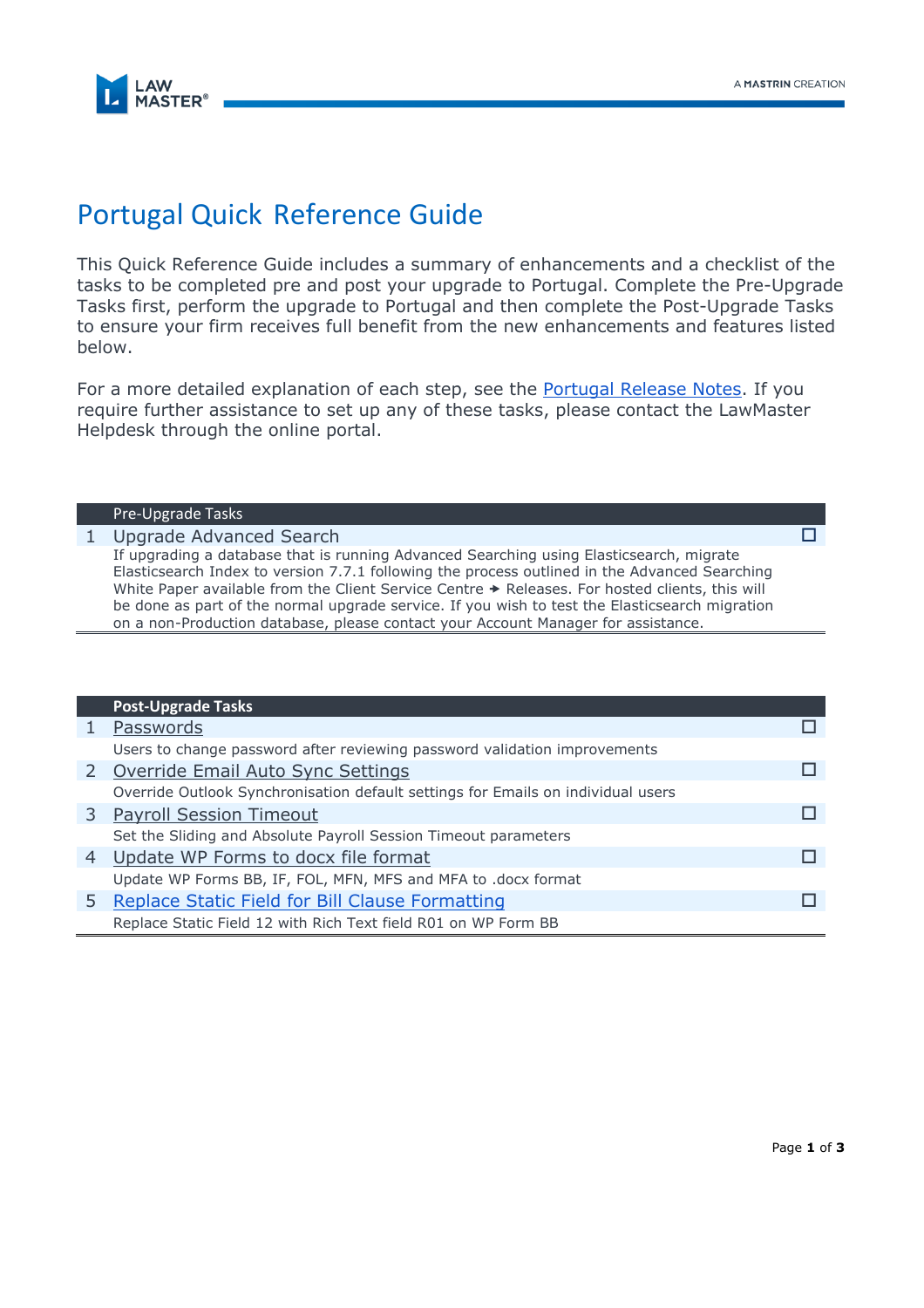

|                | <b>New Enhancements</b>                                                                                                                                                                                                                                                                                                                                                                                                                                                                                                                                 |        |
|----------------|---------------------------------------------------------------------------------------------------------------------------------------------------------------------------------------------------------------------------------------------------------------------------------------------------------------------------------------------------------------------------------------------------------------------------------------------------------------------------------------------------------------------------------------------------------|--------|
| $\mathbf{1}$   | Password Strength Meter                                                                                                                                                                                                                                                                                                                                                                                                                                                                                                                                 | □      |
|                | Use the Password Strength Meter to assess the strength of password strings via Main Menu →<br>System Maintenance → Other                                                                                                                                                                                                                                                                                                                                                                                                                                |        |
| 2              | <b>Bill Clause Formatting</b>                                                                                                                                                                                                                                                                                                                                                                                                                                                                                                                           | $\Box$ |
|                | The ability to apply rich text formatting to a Bill Clause is now accessible by pressing F10 in<br>the Bill Clause field or selecting the formatting context menu options from the Bill Clause<br>field.                                                                                                                                                                                                                                                                                                                                                |        |
| 3              | <b>Folios</b>                                                                                                                                                                                                                                                                                                                                                                                                                                                                                                                                           | $\Box$ |
| 3a             | A new Convert to PDF context menu option is available on the Folios Enquiry user interface:<br>right-click on a folio with a supported file type $\rightarrow$ select Convert to PDF $\rightarrow$ click OK on the Add<br>Folio dialog to save the PDF as a folio.                                                                                                                                                                                                                                                                                      |        |
| 3 <sub>b</sub> | A new field called File Name Export Template has been added to the Export/Print Folios -<br>Export to File System window, accessed from:<br>Folio Enquiry → Export / Print Folios – Export to File System<br>Matter Folios → Export / Print Folios – Export to File System<br>$\bullet$<br>Cabinet Items → Export / Print Folios - Export to File System<br>The File Name Export Template field is prefilled with the filename set by the Folio File Name<br>and Attachment Options parameter, which the user can override at the time of exporting the |        |
| 3 <sub>c</sub> | records.<br>Where multiple sub tabs are displayed in the forms detailed below, the user can now right-<br>click on the sub tab and select Set as Default. When this form is reloaded the selected sub tab<br>is displayed in focus. A default sub tab can be set on the following forms:<br><b>Deeds Enquiry</b><br>$\bullet$<br><b>Subject Files</b><br>$\bullet$<br>Folio Sub Tabs accessed from:<br>$\bullet$<br>i. Folios Enquiry<br>Matter $\rightarrow$ Folios<br>ii.                                                                             |        |
|                | Employee $\rightarrow$ Folios<br>iii.                                                                                                                                                                                                                                                                                                                                                                                                                                                                                                                   |        |
|                | iv.<br>Cabinets → Cabinet Items                                                                                                                                                                                                                                                                                                                                                                                                                                                                                                                         |        |
| $\overline{4}$ | <b>Cabinets</b>                                                                                                                                                                                                                                                                                                                                                                                                                                                                                                                                         | □      |
| 4a             | A Cabinets column has been added to the Folios grid. The Cabinets column displays the cabinet<br>icon if the folio record is associated with one or more cabinets.                                                                                                                                                                                                                                                                                                                                                                                      |        |
| 4b             | A Cabinets sub tab has been added to the Folios grid and displays all cabinets associated with<br>the selected folio.                                                                                                                                                                                                                                                                                                                                                                                                                                   |        |
| 4c             | Create Folio and Cabinet Items at the same time by dragging and dropping files onto a Cabinet<br>from File Explorer or Outlook.                                                                                                                                                                                                                                                                                                                                                                                                                         |        |
| 4d             | Cabinet Items context menu includes the following new options:<br><b>Add to New Cabinet</b>                                                                                                                                                                                                                                                                                                                                                                                                                                                             |        |
|                | <b>Add to Existing Cabinet</b>                                                                                                                                                                                                                                                                                                                                                                                                                                                                                                                          |        |
| 4e             | Search for Cabinets by folio number via Folios Enquiry → Context Menu → Cabinets → Add to<br>Existing Cabinet - select Folio in the Search field.                                                                                                                                                                                                                                                                                                                                                                                                       |        |
| 4f             | Duplicate folios added to Cabinet. Attempting to add folios that already exist in a Cabinet now<br>displays a message indicating the number of folios already in the Cabinet and the number of<br>folios added to the Cabinet.                                                                                                                                                                                                                                                                                                                          |        |
|                |                                                                                                                                                                                                                                                                                                                                                                                                                                                                                                                                                         |        |